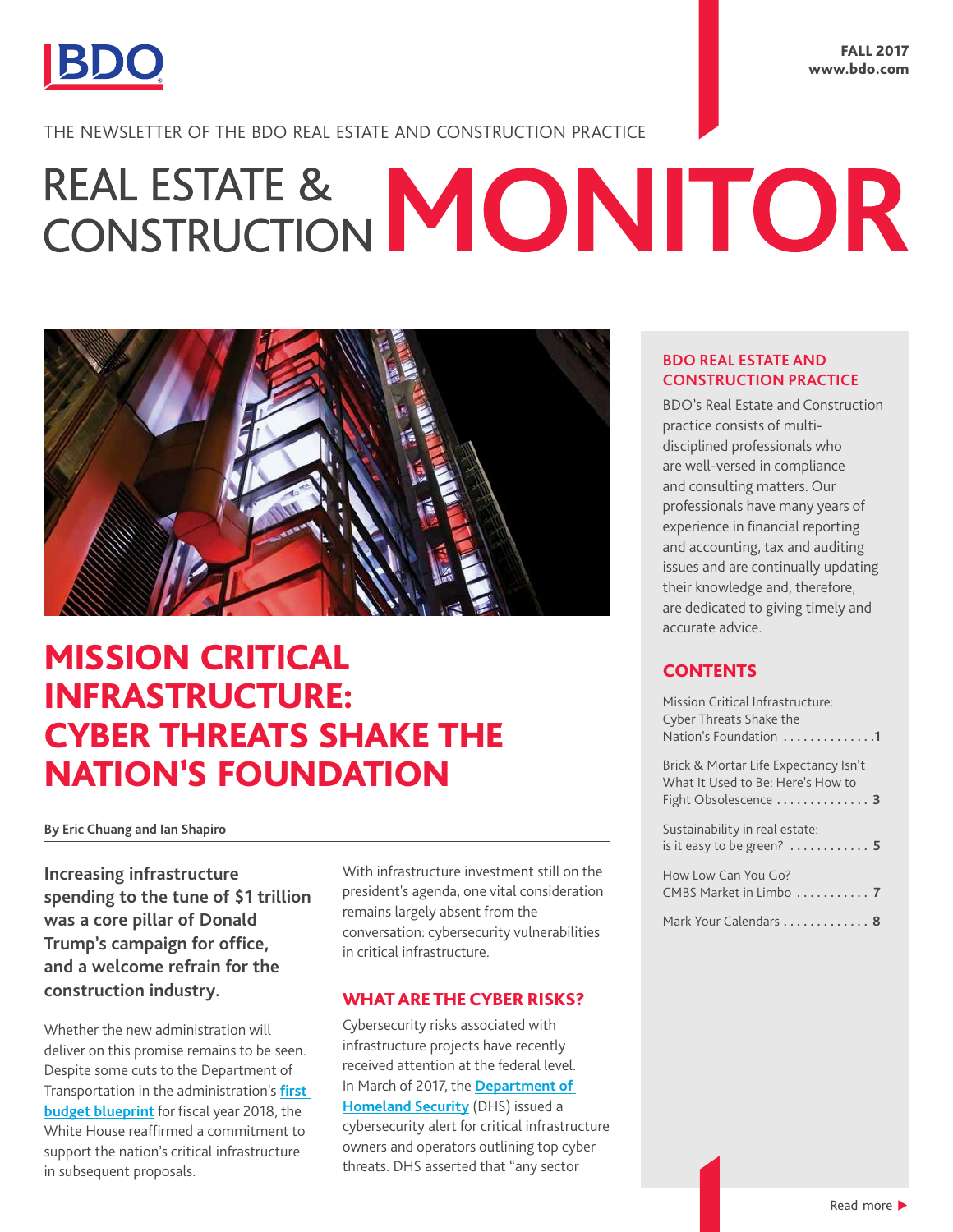#### CONTINUED FROM PAGE 1 INFRASTRUCTURE

that uses industrial control systems (ICS)"—ranging from energy to manufacturing to technology—could be susceptible to cyber attacks. ICS automates industrial distribution and processes, and comprises hardware and software components integrated via the Internet of Things (IoT).

Critical infrastructure encompasses 16 sectors—several of which are within the scope of the construction industry, including transportation systems, government and commercial facilities, energy and defense industrial bases. A cyber attack on firms involved in the construction of critical infrastructure, sensitive government facilities, or even facilities for emergency management, public health or medical providers, could jeopardize those services. Hackers could glean potentially vulnerable information housed in construction firms' databases, including proprietary employee data, sensitive client data, tenant personally identifiable information and non-public material information. Construction firms also house computer-aided design drawings and blue prints to sensitive buildings, which hackers can exploit to inflict physical damage.

#### TRIPLE THREAT: IoT, DDoS AND PDoS

Cybersecurity vulnerabilities in the construction industry are compounded by growing industry adoption of cloud computing and the IoT. Smart buildings technology, such as sensor-enabled heating and cooling systems, can be physically compromised or provide an entry point to the larger corporate network. With increased connectivity, the security (or lack thereof) of each individual device impacts the whole system's integrity. And because IoT devices fall outside the traditional scope of IT, they are often overlooked.

The top threats specific to physical infrastructure are distributed denial of service (DDoS) and the emerging threat of permanent denial of service (PDoS) attacks. DDoS and PDoS attacks aim to temporarily disable or permanently destroy technology—such as power grids, heating and cooling systems and internet providers by overwhelming the targeted system with traffic, thereby disrupting the distribution and delivery of a service.

And then there is ransomware, another type of denial of service (DoS) attack that uses encryption malware, generally downloaded via phishing emails, to block user access to computer files, potentially permanently if the victim is unable or unwilling to pay the ransom for the encryption key. Ransomware attacks quadrupled in 2016 with an average of 4,000 per day, according to data from the U.S. Justice Department. The problem from a critical infrastructure perspective? Ransomware could infect operational technology, disrupting essential processes or taking entire systems offline.

The NotPetya "wiper-ware" in June of 2017 demonstrated the next level of sophistication of malwares that did not require the use of phishing emails to infect and propagate across the victims' networks, and the non-reversible encryption of the victims' hard drives have every indication that it was intended to be a PDoS attack and not for ransom.

Although DoS-style threats emerged nearly two decades ago, hackers have leveraged IoT to carry out much more sophisticated attacks in recent years. For example, the October 2016 attack against Domain Name System provider Dyn, used IoT and a Mirai botnet to increase the attack's scope and impact. Mirai botnets are a strain of malware that infects internet-connected devices and corrals them into an IoT "army" to overwhelm a target's servers with malicious traffic, shutting down highly trafficked websites for several hours. While the Dyn attack caused arguably little more than inconvenience, it spurred speculation about the chaos and physical harm a DDoS—or worse PDoS—attack of that scale, or bigger, on the nation's infrastructure could potentially cause.

Cyber attacks to date on critical infrastructure have largely targeted power grids and the electrical sector. In 2016, ransomware and DDoS attacks of that nature stole headlines worldwide. In Finland, a DDoS attack targeted computerized heating distribution centers, disabling heat to apartment buildings. In December 2016, a cyber attack on the Ukrainian capitol's power grid caused a power outage in various areas of the city. The attack has roots in malware employees at Ukrainian power companies received infected emails, which allowed the hackers to seize control over their computers and carry out the attack. In June, 2017, the NotPetya wiper-ware infected the Chernobyl power plant's radiation monitoring system, but this time, the attack was believed to have originated via the MEDoc accounting software's update service, and no phishing email was used. Beyond the technical semantics of the attack, it appears both acts might have been cyber warfare. Multiple security and media sources reported that Russia was likely tied to both attacks, motivated by the war in Eastern Ukraine. With these incidents in mind, securing the U.S.'s critical infrastructure against cyber attacks becomes a matter of national security.

#### WHAT ROLE CAN CONTRACTORS PLAY IN HEDGING AGAINST CYBER WARFARE?

From a business perspective, construction companies would be wise to shore up their cybersecurity. Construction firms looking to win federal or state government contracts under the much-anticipated infrastructure spend will be held to stringent cybersecurity standards. The U.S. government produces, collects, consumes and disseminates huge volumes of data and entrusts sensitive information to federal contractors. At the federal level, the Federal Acquisition Regulation (FAR) requires basic safeguarding of contractor information systems that process, store or transmit federal contract information, and contractors can face fines or contract termination if there are levels of cyber negligence.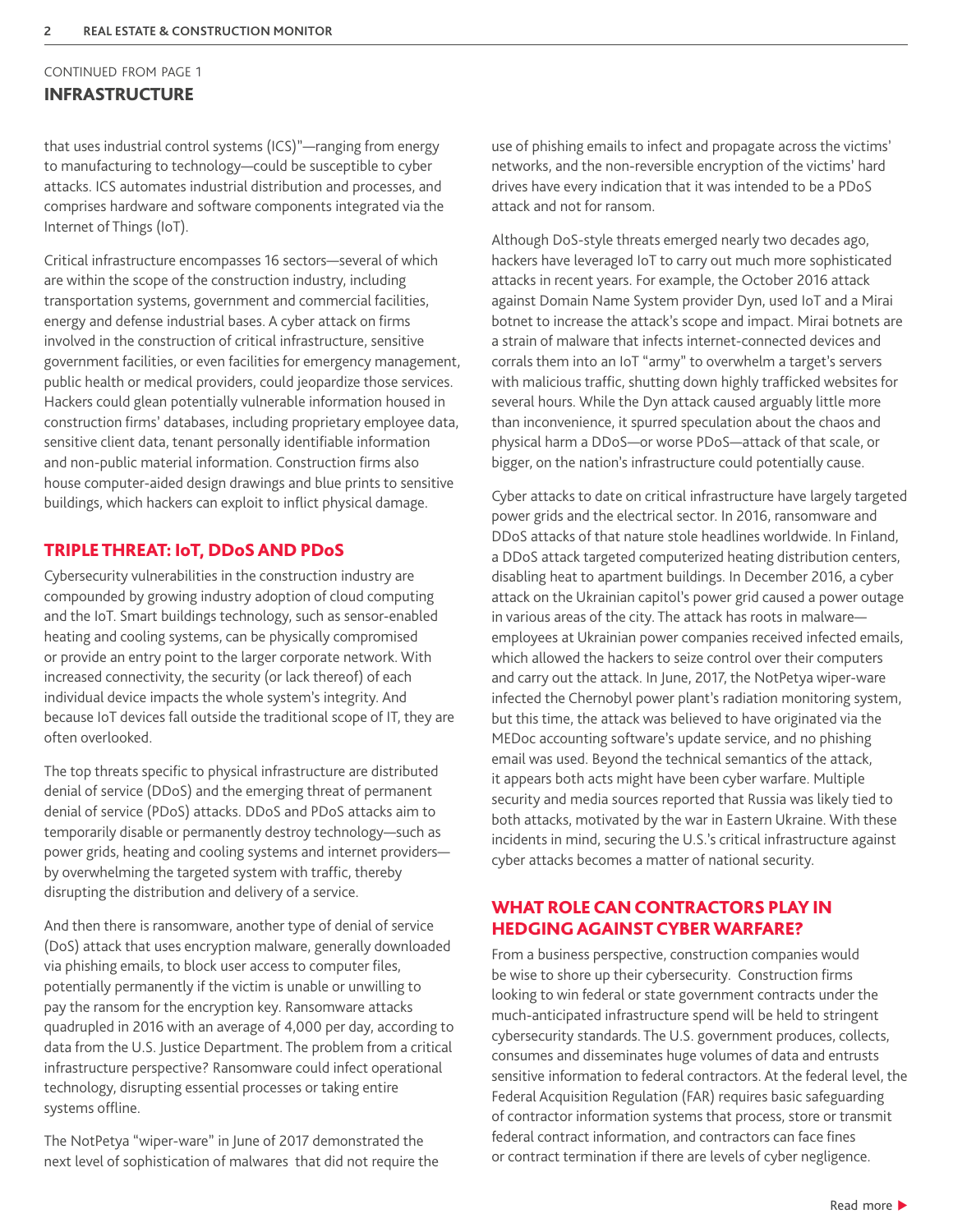## <span id="page-2-0"></span>CONTINUED FROM PAGE 2

Construction companies contracting with the government must also consider their subcontractor's cybersecurity standards: Any weak cyber link can create a vulnerability.

While the construction industry looks forward to the promise of financial boon from new infrastructure projects, cybersecurity should remain top-of-mind. Too often, contractors may have basic cyber defenses in place but don't prepare any real coordinated response plan until after an incident occurs. Cybersecurity controls addressing current threats are essential, but with the rapidly emerging swath of risks, contractors need to set their sights on the future and invest in monitoring, responding to and mitigating the next big threat.

*This article originally appeared in [Construction Today](http://digital.construction-today.com/nxtbooks/knighthouse/ct_20170708/index.php#/14).*



*Eric Chuang is a managing director in BDO's Forensic Technology Services practice, and may be reached at [echuang@bdo.com](mailto:echuang%40bdo.com?subject=).*

*Ian Shapiro is a partner and co-leader of BDO's Real Estate and Construction practice, and may be reached at [ishapiro@bdo.com](mailto:ishapiro%40bdo.com?subject=).* 

## INFRASTRUCTURE **BRICK & MORTAR LIFE** EXPECTANCY ISN'T WHAT IT USED TO BE: HERE'S HOW TO FIGHT OBSOLESCENCE

**By Dennis Duffy, MAI**



**Buyers, owners, investors and developers of real estate are facing questions regarding how properties are valued in the current market, especially where there are problems appraising a property's highest and best use. More specifically, this question focuses on reversion value.**

#### MULTIPLE CASES

Recent Class B or lower valuation projects (as well as some lower level Class A properties) have presented serious, widespread questions from a valuation standpoint. The main question is simple: What should be done with "obsolete" buildings?

Historically, such a question became pertinent only after 50-100 years. Buildings were "built to last," and most were designed to be updated over time. Part of the reason for that long horizon was that ample land was available for expansion. Another was that zoning was very prescriptive and clearly defined in many ways. Lastly, fixed real estate was a capitalintensive asset class.

In the past five years alone, that question, however, is now being asked about buildings that are only 20 to 30 years old. Many buildings that have been constructed in the last 30 years or so, like suburban office buildings and parks, retail centers and malls, some welllocated industrial parks and even sports stadiums, now face the wrecking ball because they are, effectively, obsolete. Some investors report that many U.S. submarkets, for a variety of uses, are "under-demolished."

#### WHAT HAS DRIVEN THIS?

The short answer is technology. The longer answer is human interaction with technology.

Historically, most companies had fairly simple operations and spatial needs, so real estate decisions were driven by location and/or resources, with physical building changes limited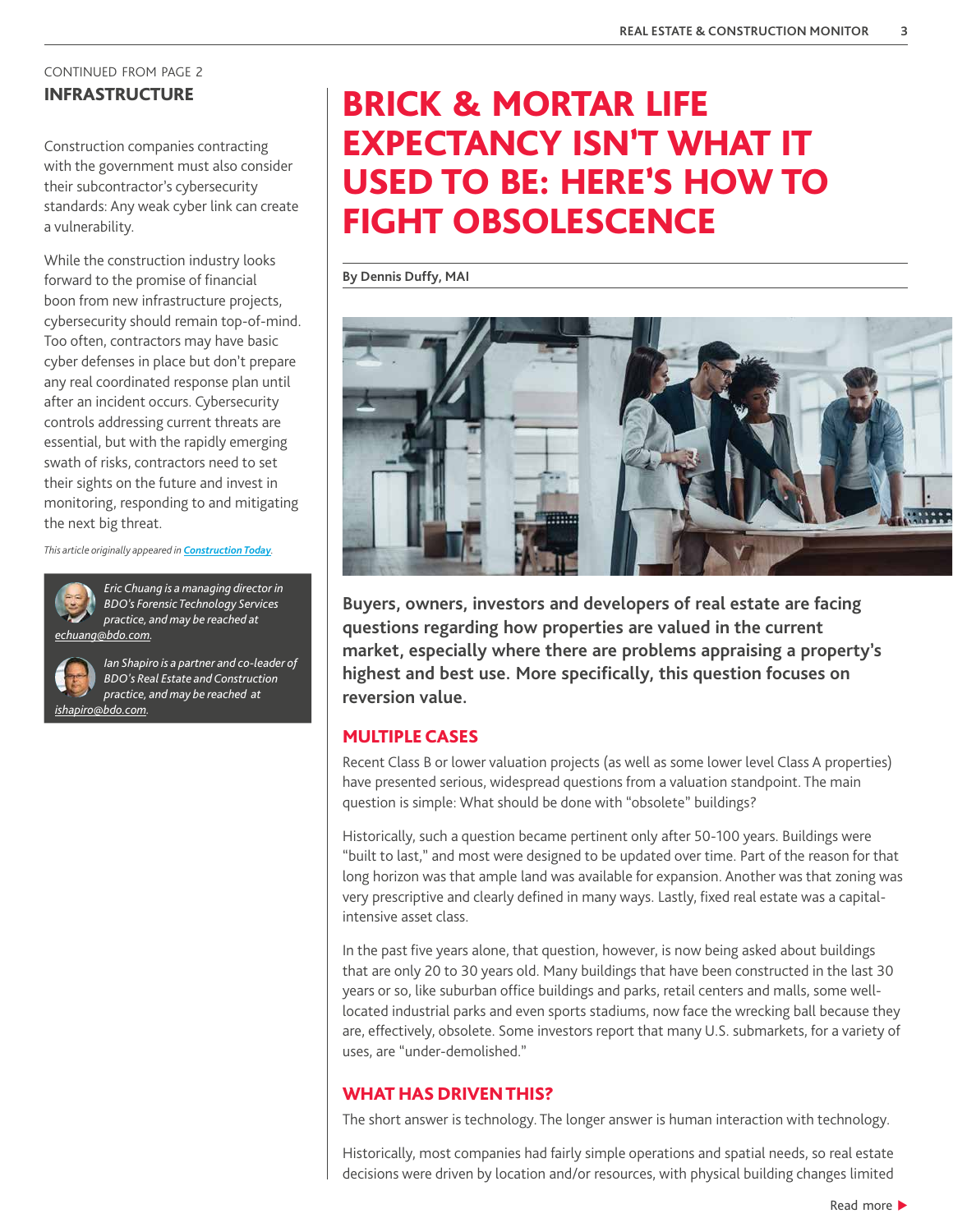#### CONTINUED FROM PAGE 3 BRICK & MORTAR

by cost and location. The current digital revolution, however, is changing that—literally at the speed of light. Locations are not as "fixed" as they were previously, and businesses' physical space needs tend to change quickly due to technological shifts. *Flexibility* will be the key to long-term survival in all industries, including real estate.

Traditionally, real estate has been a fixed asset acquired at high prices compared to most assets. Such requirements mandated long lead times, high fixed costs, significant capital resources, segregation of uses, long-term contracts (i.e., leases and mortgages) and zoning. The industry faces the challenge of adapting fixed physical space needs, and all that goes along with it, to meet the new reality of demand for change at the snap of a finger, and how to underwrite office or other spaces that will likely shift to "creative space" when refinanced (at lower rents, not higher).

#### WHAT ARE POSSIBLE SOLUTIONS?

From a valuation standpoint, there are two traditional factors: zoning/legal issues and physical utility. To maintain real estate flexibility, underwriters, analysts, municipalities and all industries will have to consider:

- 1. **Revised zoning codes that stress density/form over use.** The economic lives of buildings are getting shorter and it may be necessary to re-configure space more quickly. This change, however, often runs afoul of local zoning ordinances, minimally, as it relates to uses. If structures in the future are more generic in form, site-specific codes may have to be revised to reflect *multiple* future uses. By "pre-coding" such code requirements, one of the major impediments to re-development (generically, all permitting costs) can be streamlined for material cost savings and faster re-use. Urban areas already have an advantage in this regard due to greater densities and uses. Suburban areas will need to adapt this concept, or face an even stronger "back to the city" trend than currently in the market. Otherwise, suburban office parks and similar "obsolete concepts" could risk vacancy. All jurisdictions, in order to retain and attract industry—their tax base—will have to re-write zoning laws to allow rapid flexibility.
- 2. **In terms of physical utility, architects and engineers will have to design buildings that can be quickly adapted to alternate uses at a reasonable cost.** Aesthetics will still be important. Those who are able to successfully design and build the most flexible buildings first will fare the best. Prime locations will also continue to have great importance. These locations, however, will not be limited strictly to traditional site selection parameters. The key will be how *flexible* the site and/or building improvements are perceived to be for needed changes due to technological shifts that dramatically alter market demand for that space.

The combination of these elements will require a shorter-term view, and investors and municipalities should incorporate some level of alternate use analysis, *even from the original construction date.* Underwriters would then have the benefit of downside underwriting (to consider future conversion costs)—on a current basis.

For many years, zoning and functional utility have simply been boxes to check during the valuation process. Moving forward, and given the rapid clip of technological change, it is now time to remove it from a box and think about a real exit strategy beyond the end of a lease or mortgage term.



*Dennis Duffy is a director in BDO's Valuation and Business Analytics practice, and may be reached at [dduffy@bdo.com.](mailto:dduffy%40bdo.com?subject=)* 

#### DID YOU KNOW...

Detroit has the highest commercial property tax rate among U.S. cities at 4.09 percent, **[National Real Estate Investor](http://www.nreionline.com/finance-investment/top-10-cities-highest-commercial-property-taxes/gallery?slide=11)** reported.

A recent **[Trepp report](https://www.cpexecutive.com/post/economy-watch-large-banks-grow-cre-lending-faster-than-smaller-ones/)** shows that large banks are growing their CRE lending faster than community and medium-sized banks. Large banks increased their CRE loan portfolio by 2.56 percent in the second quarter.

The construction industry created 28,000 net new jobs in August, bringing industry unemployment down to 4.7 percent, according to the **[Associated Builder and](http://www.njbiz.com/article/20170905/NJBIZ01/170909948/nonresidential-construction-bounces-back-in-august-abc-says)  [Contractors trade association](http://www.njbiz.com/article/20170905/NJBIZ01/170909948/nonresidential-construction-bounces-back-in-august-abc-says)**.

In the last 12 months, bank lenders increased real estate construction loans by \$30.4 billion, or 10.31 percent, compared to the previous year, **[National Real Estate](http://www.nreionline.com/multifamily/bank-loans-still-available-apartment-construction-caveats-abound)  [Investor](http://www.nreionline.com/multifamily/bank-loans-still-available-apartment-construction-caveats-abound)** reported.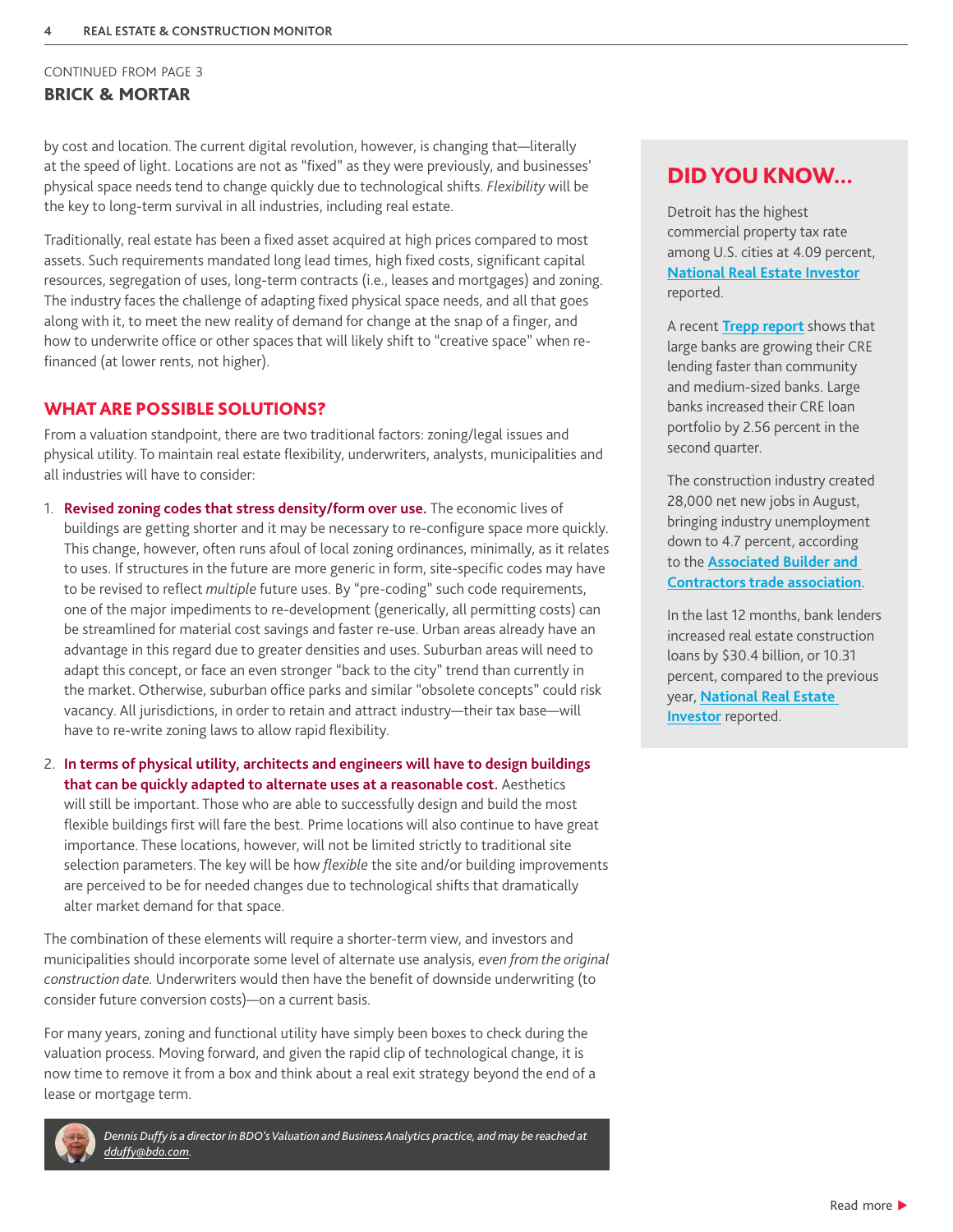# <span id="page-4-0"></span>**SUSTAINABILITY** IN REAL ESTATE: IS IT EASY TO BE GREEN?

**By Sebastian Stevens and \** 

**With sustainability a key trend in real estate and construction, BDO International asks, what are the key drivers of this trend, and what are the results?** 

Every year seems to bring with it more news of natural disasters around the world: hurricanes, forest fires, flooding and typhoons to name a few. Trump's recent decision to back out of the Paris climate accord was swiftly followed by massive floods in the state of Missouri, so the battle against climate change is certainly a hot-button issue. In the global real estate and construction (REC) sector, green targets and environmental policies have far-reaching impact on the world around us and sustainability remains a key trend, worldwide.

Although sustainable or neutral building is widespread, the end results differ from country to country, driven often by profitability and the availability of space. It is easier and cheaper to build a new energy-efficient building than it is to retrofit an old one. In the U.S. or Australia, space is an accessible commodity but, in Europe, space is at a premium, particularly in its ancient cities.

Moreover, it is the older buildings that are often the root of environmental damage. In the U.K., for example, commercial properties account for 18 percent of the country's carbon emissions. And by 2050, roughly six out of 10 commercial buildings will be more than 40 years old, according to research from the

**[Building Research Establishment](https://www.bre.co.uk/)**. In order to meet green targets, older buildings must be retrofitted, yet this will come with a significant cost.

#### ENVIRONMENTAL LEGISLATION

In order to combat global warming, EU-member countries have taken on binding national targets, with the goal of increasing production and use of renewable energy by 2020. These measures have had considerable impact on the REC sector. In the Netherlands, the Dutch government has sought to encourage the production of renewable energy, and the reduction of energy consumption, by subsidizing and giving tax benefits to those that opt for renewable energy.

Although the share of renewable energy has increased significantly, the Netherlands has yet to meet its 2020 goals. Consequently, yet more legislation has come into force in recent years, which obligates companies to reduce their energy consumption. Larger firms are now legally required to regularly investigate new potential methods of boosting energy efficiency. And, from 2023, Dutch office buildings will be required to have an energy label with at least a C-rating; buildings with a D-rating or below will no longer be allowed to be used as offices. By imposing a minimum level of energy efficiency for office buildings, the Dutch government aims to drastically reduce the country's carbon footprint. As a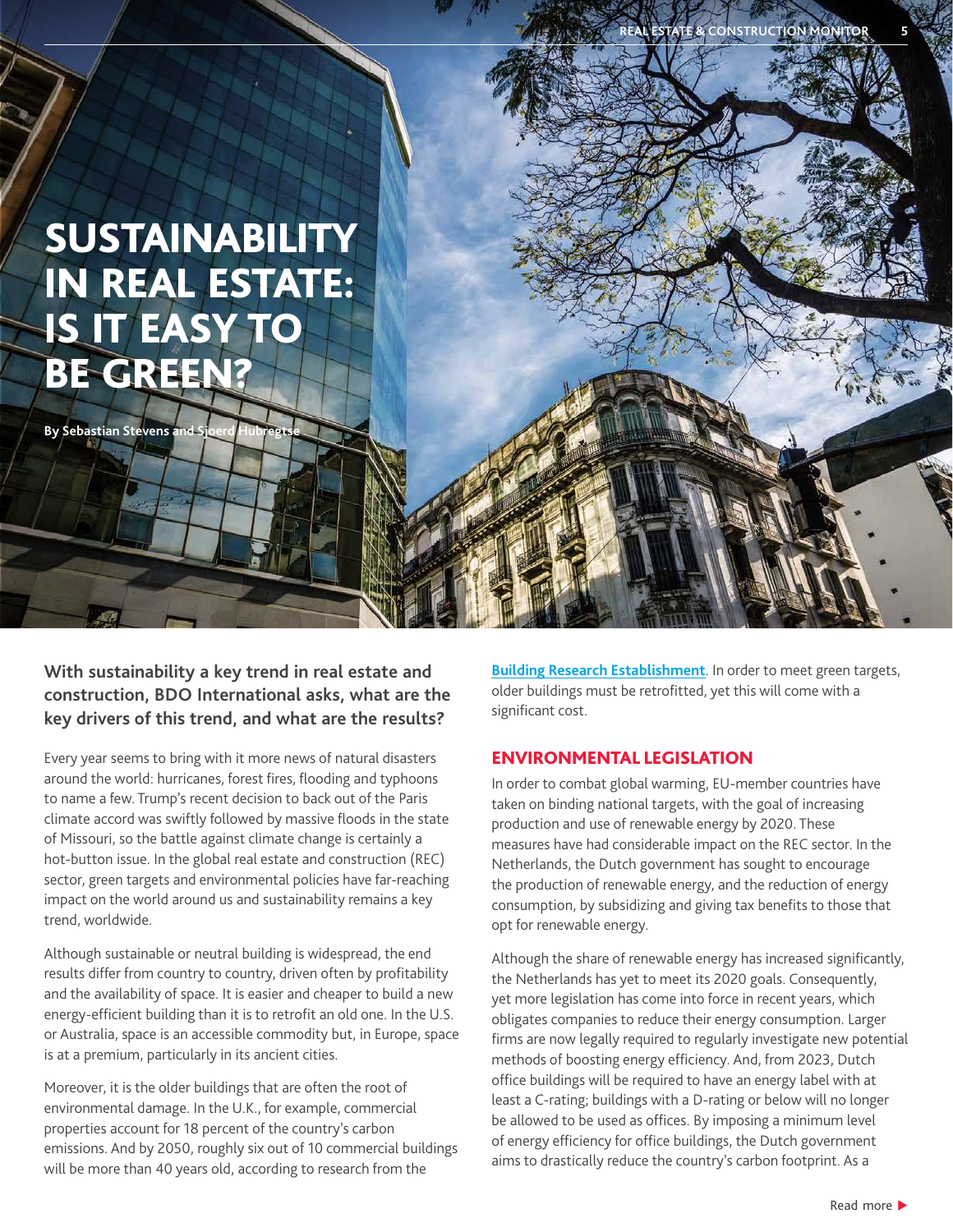#### CONTINUED FROM PAGE 5 **SUSTAINABILITY**

result, we are seeing significant investment in the renovation of commercial properties.

#### PROFITABILITY AND COST EFFECTIVENESS

In addition to legislation, another key driver of sustainability initiatives in the global REC sector is interest in profit and cost effectiveness. In Australia, "green," new-building property construction is on the rise. These properties run on renewable energy and often use smart technology to monitor and reduce water consumption - an expensive commodity in Australia. In Sydney, a residential development has recently been built in which all the properties use Tesla Powerwalls, which store electricity for solar self-consumption, backup power and off-the-grid use. These green buildings are sometimes more expensive to build but are considerably less expensive to run long term.

In the Netherlands, companies that demonstrate efforts to improve energy efficiency or produce renewable energy can benefit from subsidies or tax benefits. These projects are therefore planned carefully to maximize tax benefits. Conversely, companies that choose not to implement green policies must consider the consequences: government legislation influences property value and investor decisions, not to mention tenants. Sustainability can thus affect all real estate owners and tenants, be it positively or negatively.

For REC businesses interested in cost-effective construction and building management, the durability of a building will have considerable impact. Companies worldwide are increasingly looking to use building materials that require minimal maintenance and need replacing less frequently. For example, Powerhouse Kjorbo in Oslo, Norway, is constructed with fire-treated wood, which is both fire and insect resistant; the material is extremely durable thanks to its low reactivity, and is expected to last 80 years. Durable materials generate cost savings, whilst also being more green than standard building materials, like concrete.

Often, the motivation for sustainability initiatives is pecuniary - but the results are inarguably positive. For example, smart monitoring

is increasingly popular in Australia, where some businesses are now using smart-meter technology across multiple buildings. This means that energy usage can be monitored and, importantly, redistributed across a cluster of properties, depending on requirements, thus reducing waste, not just in individual buildings, but across an entire community or even city.

#### **CONCLUSIONS**

Of course, more immediate concerns are also driving environmental efforts. In Australia, increasing population density has resulted in legislation that requires buildings to have minimal impact on the local area in terms of traffic, air and noise pollution. Meanwhile, in Europe, gas extraction from one of the largest natural gas fields in Europe has caused a number of earthquakes in the Netherlands. To curb demand on gas and reduce tremors, the Dutch government has set a new target to have no houses heated by gas by 2050.

Looking to the future, legislation will continue to demand that the property industry shift away from traditional methods of construction and property maintenance, and employ clean, green technologies. To its clients, BDO Global would suggest that REC companies embrace this legislation, as environmental initiatives are, more often than not, highly cost effective; whilst ignoring legislation could later be costly. And, with the importance of BREEAM sustainability ratings and similar environmental assessments on the rise, green buildings can be seen as an asset and an accolade.

*This article originally appeared on the BDO Global Real Estate & Construction blog. View the original post* **[here](https://www.bdo.global/en-gb/blogs/real-estate-construction-blog/june-2017/sustainability-in-real-estate-is-it-easy-to-be-gr)***.*



*Sebastian Stevens is the national head of real estate for BDO Australia. He can be reached at [sebastian.stevens@bdo.com.au](mailto:sebastian.stevens%40bdo.com.au?subject=).* 



*Sjoerd Hubregtse is a manager for BDO Netherlands. He can be reached at [Sjoerd.Hubregtse@bdo.nl](mailto:Sjoerd.Hubregtse%40bdo.nl?subject=).*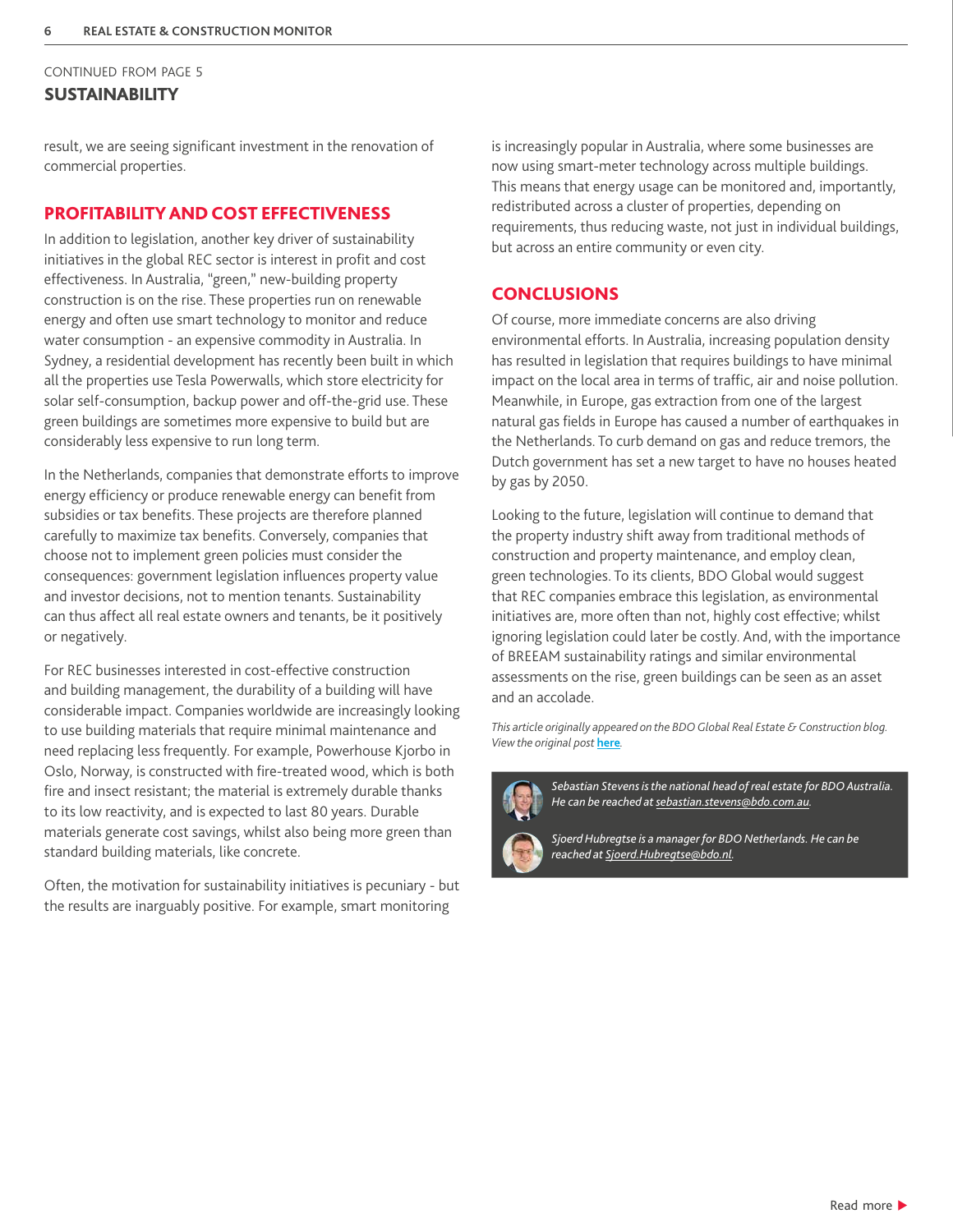## <span id="page-6-0"></span>HOW LOW CAN YOU GO? CMBS MARKET IN LIMBO

**By Stuart Eisenberg** 

**A mountain of maturing CMBS loans hung overhead at the start of 2017, with legacy loans issued during the heart of the lending boom set to come due.**

An estimated \$65.5 billion in CMBS debt reached maturity in the first half of the year and an additional \$17.04 billion is expected to mature before year's end, according to *[Trepp](http://info.trepp.com/trepptalk/wall-of-maturities-update-february-2017)* and *[Morningstar](http://www.nreionline.com/cmbs/cmbs-delinquencies-remain-muted)*.

Despite early anxieties about the influx of maturing CMBS loans, the commercial real estate markets demonstrated resilience in the first half of the year. Delinquencies increased, but at lower rates than anticipated. In June, the delinquency rate rose 28 basis points to hit 5.75 percent, according to **[Trepp's June CMBS](http://www.nreionline.com/cmbs/cmbs-delinquencies-remain-muted)  [Delinquency](http://www.nreionline.com/cmbs/cmbs-delinquencies-remain-muted) Report**.

Midway through 2017, rising delinquency rates are no longer the chief concern. Instead, the CMBS market worries about the sustained slowdown in issuances. U.S. CMBS loans totaling \$55.4 billion were issued through August and the market is expected to end the year with more than \$70 billion issuances. While the forecast annual total is on pace to surpass 2016 numbers, it is far below historical levels. At the height of the CMBS market in 2007, *[Commercial Mortgage Alert](https://na01.safelinks.protection.outlook.com/?url=https%3A%2F%2Fwww.cmalert.com%2Frankings.pl%3FQ%3D91&data=02%7C01%7CSEisenberg%40bdo.com%7C958f9cfd97224730999b08d4d071c42f%7C6e57fc1a413e405091da7d2dc8543e3c%7C0%7C0%7C636362634442378886&sdata=fZ)* reports a total of \$228.56 billion loans were issued.

#### WHAT'S CAUSING THE SLOWDOWN?

The Dodd-Frank risk retention rules that went into effect last December are a contributing factor to the subdued state of the CMBS market. Under that regulation, lenders—or a third-party—are required to keep 5 percent of securities created in a transaction on their books for a period of 10 years. For lenders, this capital requirement poses a considerable barrier to increasing the volume of CMBS originations.

Shifting investor interest is also contributing to the slowdown. The CMBS market all but halted during the recession, as investors pulled out of the securities. While confidence in CMBS has recovered considerably, investors are still buying CMBS loans at less aggressive rates.

#### PRIVATE EQUITY, REITS & OTHER ALTERNATIVE LENDERS FILL THE GAP

CMBS accounted for about 23 percent of the trillion-dollar loan market at its height, but currently holds a 16 percent share, according to *[Trepp](http://www.globest.com/sites/paulbubny/2017/07/25/why-is-cmbs-issuance-still-riding-the-brakes/)*. During a year where CMBS loans reached maturity at such a rapid clip, the low issuance rate is even more striking.

In addition to traditional balance sheet lenders, alternative lenders, including private equity firms and REITs, which are not subject to risk retention rules, are increasingly stepping in to fund commercial real estate loans. Alternative lenders' presence in the debt markets is not new, but is poised to grow and is likely to be at the expense of CMBS's market share.

#### WHAT LIES AHEAD FOR CMBS?

The dynamics of the debt market are shifting, creating more channels for borrowers to obtain funds. While CMBS issuers appear to have addressed many of the regulatory concerns, they now find themselves facing a new hurdle: increased competition. As many new players provide financing, including first mortgage loans, mezzanine loans and bridge loans, CMBS issuers could see their slice of the debt financing pie shrink.

*This article originally appeared in [Commercial Property Executive](https://www.cpexecutive.com/post/how-low-can-you-go-cmbs-market-in-limbo/).* 



*Stuart Eisenberg is a partner and the national leader of the Real Estate and Construction practice. He may be reached at [seisenberg@bdo.com.](mailto:?subject=)*